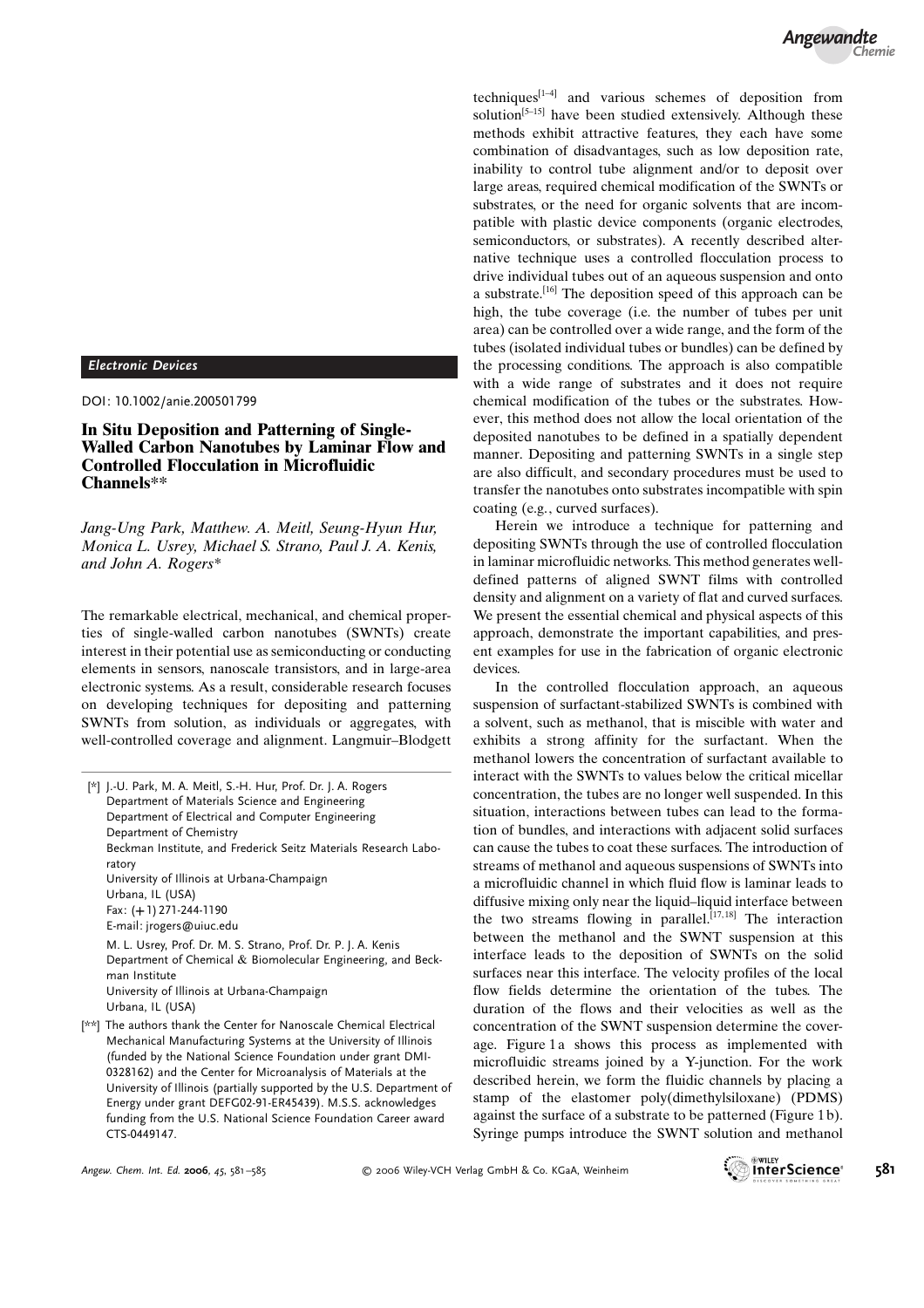## Communications



Figure 1. a) A microfluidic Y-junction for patterning single-walled carbon nanotubes (SWNTs) by multiphase laminar flow and controlled flocculation, and b) a microfluidic patterning device built with poly(dimethylsiloxane).

into the microfluidic networks and accurately control the flow velocities. Peeling the stamp away from the substrate after flowing the liquids for the desired time and washing with methanol and acetone to remove residual surfactant complete the patterning and deposition process.

Figure 2 presents results that illustrate some important aspects of this process. The duration of the flow determines the coverage of the deposited SWNTs. The total volume of methanol and SWNT suspension that flow through a fluidic channel increases linearly with flow duration for constant flow velocity. As a result, the number of deposited

SWNTs increases with flow duration. Figures 2 a and b show low and high coverage SWNTs formed by short (5 min) and long (15 min) flow durations, respectively. For low coverage, AFM analysis indicates that the SWNTs are present as individual tubes or small bundles. In this case, the SWNTs align parallel to the flow direction (Figure 2c). The full width at half maximum (FWHM) of the angular distribution of SWNTorientation, as measured by analysis of AFM images, is  $\approx 10^{\circ}$  at a flow velocity  $V_a = 17$  mms<sup>-1</sup>. Carbon nanotubes flowing in a microfluidic channel are affected by shear flow, and hence tubes are aligned in the flow direction.<sup>[19,20]</sup> As higher flow velocity generates larger shear forces, the degree of alignment increases with  $V<sub>a</sub>$ <sup>[14,20]</sup> For high coverages, the SWNTs have a smaller degree of alignment (Figures 2 b, f, and g; part T) than in the case of low-coverage films, for identical flow velocities and substrate surfaces in Figure 2 a and c. The relatively thick and nonuniform layers of surfactant that



Figure 2. AFM and optical micrograph images of SWNT films fabricated by laminar flow under different flow conditions and substrates. Arrows indicate the flow direction. a) Parallel array of SWNTs deposited onto a Si wafer at an average flow velocity (V $_{\rm a}$ ) of 17 mm s $^{-1}$  for 5 min; tube alignment is in the flow direction. b) SWNTs deposited on a Si wafer at the same velocity (V $_{\mathrm{a}}$   $=$  17 mm s $^{-1}$ ) for 15 min showing that coverage of deposited SWNTs increases with flow duration. c) Angular distribution of SWNTs with respect to flow direction in Figure 2 a. In this case, # is nanotube count and  $\Delta\theta$  is orientation. d) Stripe of SWNTs deposited at an average velocity of 17  $mm s^{-1}$  with methanol (1 mL) and SWNT solution (1 mL). e) Stripe of SWNTs deposited at an average velocity of 170 mm $\,\mathsf{s}^{-1}$  and the same volumes of methanol and SWNT. The width of the stripe decreases with increasing flow velocity. f) SEM image of high-coverage SWNT films patterned in (d). g) AFM image of SWNTs coated onto a surface with patterned lines of electron-beam evaporated (E) and thermally grown (T)  $SiO<sub>2</sub>$ . The coverage of SWNTs is higher on T-SiO<sub>2</sub> than on E-SiO<sub>2</sub>. h) Comparison of the morphology of E-SiO<sub>2</sub> (RMS roughness: 0.535 nm) and T-SiO<sub>2</sub> (RMS roughness: 0.162 nm) surfaces, as measured by AFM.

deposit with the SWNTs can frustrate the alignment of SWNTs deposited at the later stages of the process. In all cases, this surfactant was washed away prior to the collection of the AFM images. The flow velocities determine the widths of the patterned stripes of SWNTs (Figures 2 d, e, and f). In this case, the SWNTs were deposited with sufficient flow durations that they formed thick films that were visible to the naked eye. Diffusion between the SWNT solution and methanol at the fluidic interface controls the deposition and hence an increase in the flow velocities decreases the diffusion time and, therefore, the widths of the deposited lines of SWNTs. These widths do not depend on the depths of the microfluidic channels significantly. This result suggests that most of the deposited nanotubes originate from locations in the suspension close to the substrate.

We were able to pattern the tubes with this technique onto a wide range of substrates, including plastics,[16, 21] without the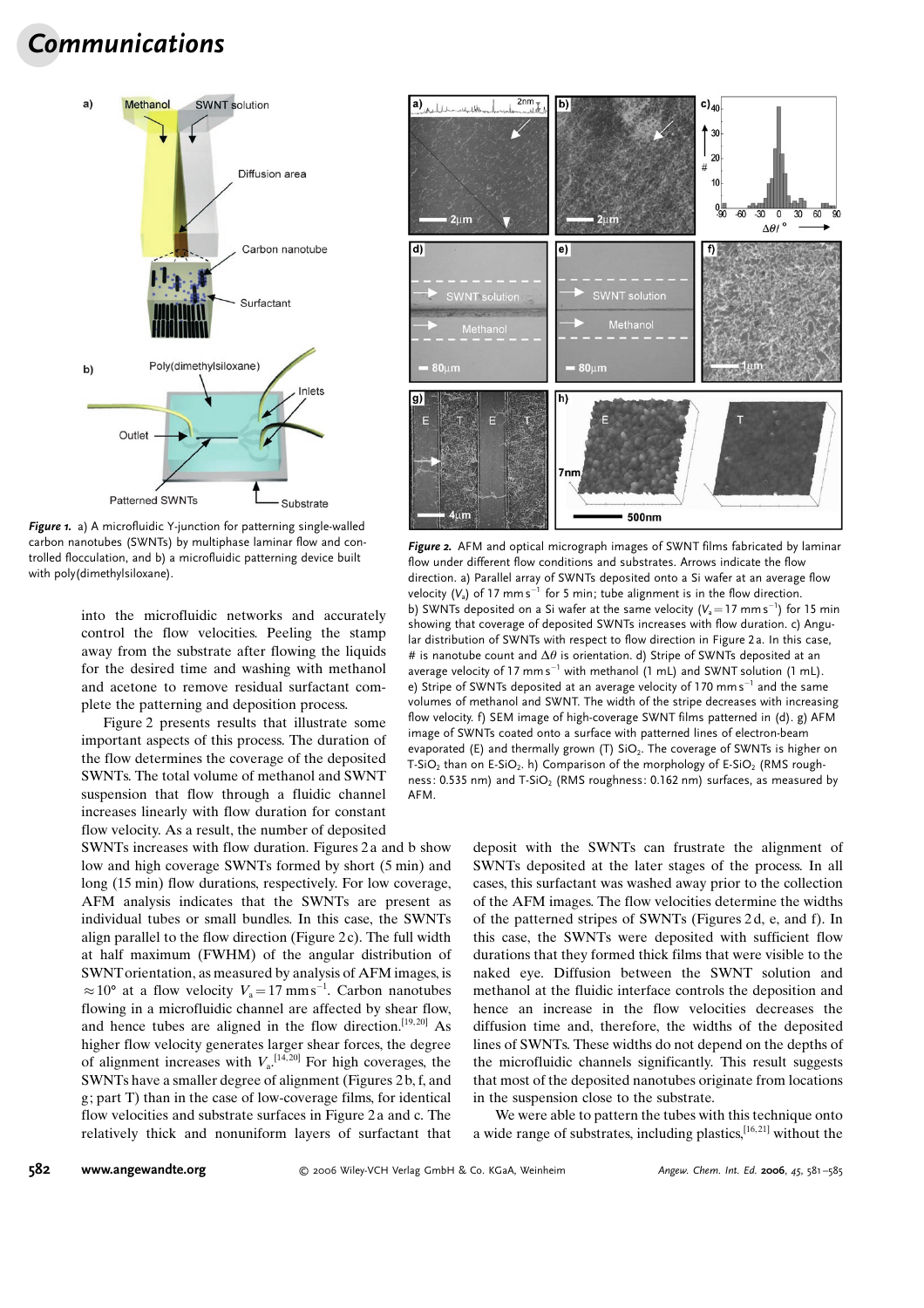need to functionalize the substrates or the tubes with chemistries designed to create strong interactions. (We even observed nanotubes deposited on the low-surface-energy PDMS surfaces of the microfluidic channels, near the interface between the methanol/SWNT suspension.) The details concerning, for example, the degree of alignment or the coverage for a given flow velocity and duration do, however, depend on interactions between the SWNTs and the substrates. As an example, we deposited SWNTs on a substrate with stripes of  $SiO<sub>2</sub>$  deposited by electron beam evaporation (E) and thermal oxidation (T) on silicon wafers. The coverage was higher on  $T-SiO<sub>2</sub>$  than  $E-SiO<sub>2</sub>$  (Figure 2g). We speculate the rough surface of the  $E-SiO<sub>2</sub>$  (RMS = 0.53 nm, as measured by AFM) decreased the contact area and, therefore, the interaction strength with SWNTs compared to the relatively smooth surface of the T-SiO<sub>2</sub> (RMS = 0.16 nm; (Figure 2 h). $[16]$ 

Figure 3 shows other important features of this procedure. The PDMS elements defining the microfluidic channels are mechanically flexible; they can be draped over or bent around curved or uneven surfaces of the type that are difficult to process by spin coating. In this manner, it is possible to deposit and pattern SWNTs with geometries similar to that illustrated in Figure 2 on the curved surfaces of spherical lenses, for example, as shown in Figure 3 a. In addition, curvilinear lines, in which the orientation of the SWNTs follows the local tangent, can be patterned by use of microfluidic channels with suitable geometries (Figure 3b). By controlling the relative flow rates of the methanol and the SWNT suspension, the positions of the deposited SWNT stripes can be adjusted relative to the sidewalls of the fluidic channels. Changing the flow rates dynamically during the deposition sweeps the fluidic interface across the channel to generate wide SWNT stripes or multiple, parallel narrow stripes. Figure 3c shows an example of this capability, and a plot of the relative position of the SWNT stripe patterned through the liquid–liquid interface as a function of relative flow rates. Once deposited, the SWNTs adhere sufficiently strongly to most substrates so that they can be further processed by liftoff, etching, etc. by using standard spin cast photoresists as masking layers. Figure 3 d shows a narrow gap (10  $\mu$ m) etched through the center of a deposited SWNT stripe by patterning photoresist, performing reactive ion etching, and then removing the resist. This structure can be used as a pair of electrodes for various applications.

As an example of the ability to build high-quality devices with SWNTs deposited by laminar flow and controlled flocculation, we fabricated organic thin film transistors (OTFTs) in which high-density SWNT networks serve as source/drain electrodes (Figure 4). By controlling the flow duration, SWNT stripes with electrical behavior ranging from insulating (low coverage) to semiconducting (moderate coverage; above percolation threshold for the semiconducting tubes)<sup>[16,22-24]</sup> to metallic (high coverage; above percolation threshold for the metallic tubes) could be produced. Figure 4a shows the resistivity  $(\rho)$  of the deposited SWNT networks (with values as low as  $\approx 0.04 \Omega$  cm) as a function of SWNT solution volume. As coverage of SWNT network increases, more conducting paths are formed and hence the



Figure 3. Various patterns of SWNT networks. a) Optical image of a microfluidic patterning system conformably contacted to the curved surface of a lens, and AFM image of SWNTs deposited on this lens (diameter: 4 cm, effective focal length: 10 cm). b) Optical micrograph of an SWNT line deposited in the middle of a serpentine microfluidic channel. c) Optical micrograph of multiple SWNT stripes fabricated in a single channel (channel width: 1 mm, height:  $50 \mu m$ ). Gray and white arrows indicate SWNT stripes patterned first and second, respectively. The position of the SWNT stripe  $(Y_M/Y_T)$  is defined by the position of the liquid–liquid interface position, which can be controlled by the flow rate ratio ( $V_M/V_S$ ) of the two streams ( $Y_M$  and  $Y_T$ ; width of the methanol stream and fluidic channel, and  $V_s$  and  $V_M$ ; flow rate of SWNT solution and methanol, respectively). d) SEM image of SWNT networks deposited over a wide area and then patterned by conventional photolithographic procedures. To form this film, three streams (center stream: SWNT solution, and outside two streams: methanol) flowed in a microfluidic channel (width: 500  $\mu$ m, height: 50  $\mu$ m) and the flow rate ratio ( $V_M/V_S$ ) was changed from 1 to 50 continuously by modulating  $V_{\textrm{S}}$  at constant  $V_{\textrm{M}}\!=\!50$   $\mu$ L $\,\mathrm{min}^{-1}.$  An open gap in the SWNT film was formed by  $O<sub>2</sub>$  plasma etching through a photodefined layer of photoresist.

resistivity decreases. This dependence of resistivity on the network coverage can be described by standard percolation theory  $[Eq. (1)].$ 

$$
\log \rho = -\alpha \log (N - N_{\rm C}) + \text{const}
$$
 (1)

N is the coverage of the conducting sticks, and  $N_c$  is the critical coverage where the first percolative path across a sample is formed. The inset of Figure 4a shows a fit of this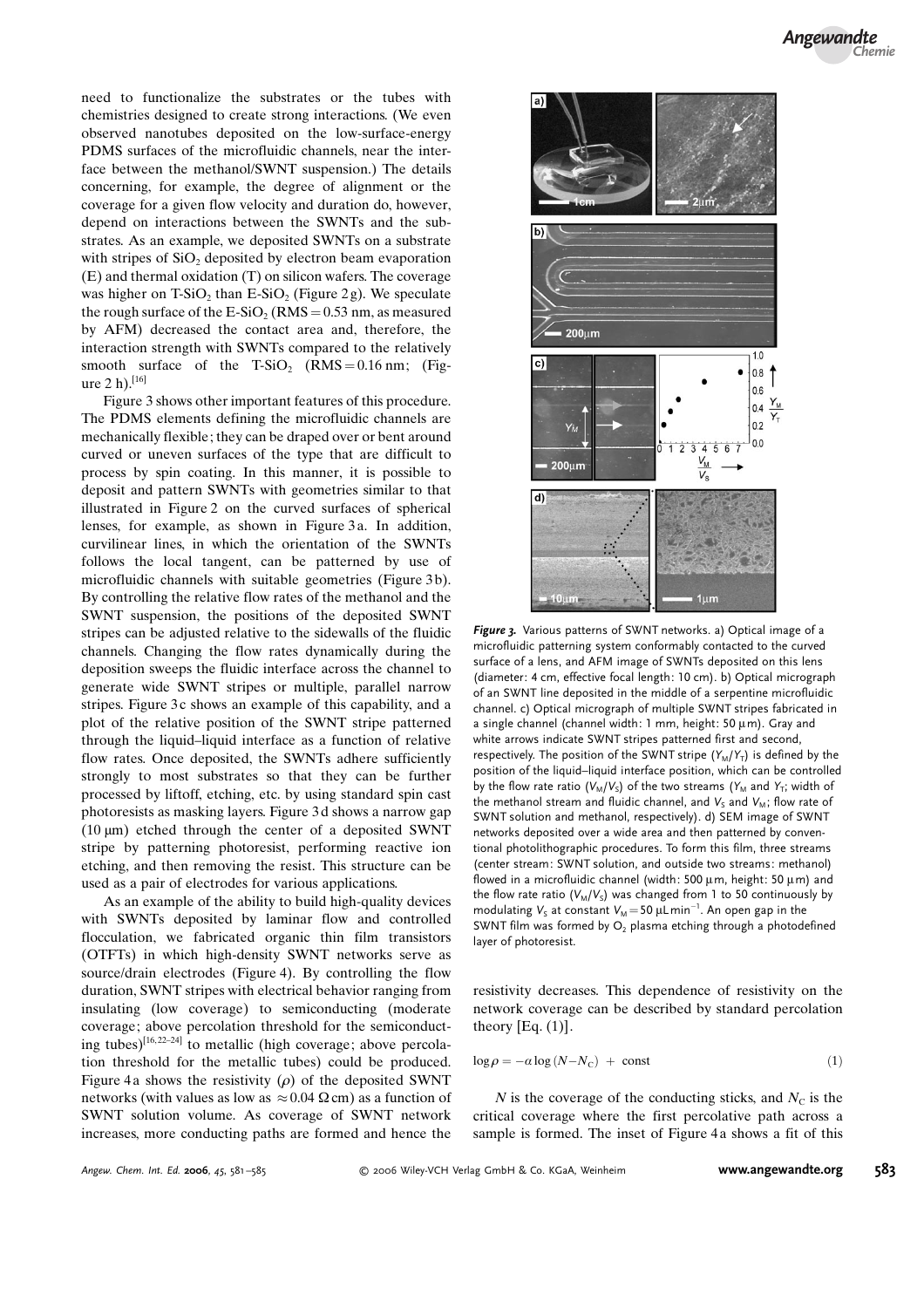

Figure 4. Fabrication of a transistor in which high-coverage SWNT networks patterned by multiphase laminar flow serve as electrodes (source and drain). a) Resistivity of the networks  $(\rho)$  as a function of the SWNT solution volume. The inset shows the power fit in the percolation region. b) SEM image of two SWNT network lines patterned in a microfluidic channel using three-phase laminar flows. The inset shows the high coverage SWNT networks that can be produced. These two stripes served as source/drain electrodes of a transistor. The channel length was controlled only by flow velocities of the three fluidic streams. c) Current ( $I_{DS}$ )–voltage ( $V_{DS}$ ) characteristics of the SWNT-based OTFT. A thermally evaporated layer (20-nm thick) of pentacene provided the semiconducting layer. d) Gate modulation of  $I_{DS}$  in the saturation regime.

equation to our data, using the SWNT solution volume  $(V)$ and critical volume  $(V_C)$  instead of  $(N-N_C)$ . In this case the experimentally measured value of  $V_c$  was 80 µL. This fit yields a value of  $\alpha = 1.7$ , which is similar to the known values  $(1.3 < \alpha < 1.9)$  for SWNT networks in two dimensions.<sup>[25]</sup> For the fabrication of the SWNT-electrode transistor, two lines of high-density SWNT networks with low resistivity  $({\approx} 0.04 \Omega$ cm) were patterned onto a a highly doped Si wafer with a  $SiO<sub>2</sub>$  top layer (gate dielectric, thickness: 300 nm) by three-phase (SWNT solution/methanol/SWNT solution) laminar flow inside a microfluidic channel (height: 50  $\mu$ m, width: 500  $\mu$ m; Figure 4b). These two SWNT lines serve as source/drain electrodes; the relative flow velocities of the solutions control the channel length of the transistor (distance between the two SWNT lines:  $50 \mu m$ ). After defining the channel width (250  $\mu$ m) by O<sub>2</sub> plasma etching, a thin layer of pentacene (thickness: 20 nm) was thermally evaporated onto the electrodes and in the gap at a deposition rate of  $\approx 1 \text{ Ås}^{-1}$ . Figure 4c and d show the current–voltage  $(I-V)$  and transfer characteristics of the resulting SWNTelectrode OTFT. The effective mobility  $(\mu_{\text{eff}})$ , evaluated in the saturation regime (ignoring contacts), and on/off ratio were  $0.011 \pm 0.001$  cm<sup>2</sup>V<sup>-1</sup>s<sup>-1</sup> and  $\approx 1000$ :1, respectively. From Figure 4c, the device resistance in the on state  $(R_{ON})$  was  $52 \pm 7 \text{ M}\Omega$  at voltage  $V_G - V_T \approx -30 \text{ V}$ . The resistance of SWNT source/drain electrodes  $(R_{\text{SWNT}})$  was about 2000 times smaller than the  $R_{ON}$ . For comparison, we fabricated OTFTs that used pentacene and gold source/drain with the same dimensions as the SWNT device. In this case,  $\mu_{\text{eff}}$  values and on/off ratios of this gold OTFT were similar to those of the SWNT OTFT. The  $R_{ON}$  value of the gold-electrode device

obtained at the same  $V_G - V_T$  voltage was  $48 \pm 9$  M $\Omega$ . The parasitic resistance  $(R_{\rm P})$  of the gold-electrode device was found to be  $80 - 110 \text{ k}\Omega$  by using a scaling analysis approach described elsewhere.<sup>[26]</sup> This value of  $R<sub>P</sub>$  is smaller than  $R<sub>ON</sub>$ . For these devices, then, the electrical properties of the source/ drain electrodes and their contact resistance with the semiconductor do not strongly influence the transistor performance. The SWNT electrodes have advantages, however, for certain applications as they can exhibit good optical transparency. Also, there is evidence that SWNT–pentacene contacts are more efficient than those formed by Au– pentacene.[27] These differences might become important at channel lengths shorter than those investigated herein.

In conclusion, the combined use of multistream laminar flow in microfluidic channels and controlled flocculation yields a simple but powerful method for depositing and patterning SWNTs in forms ranging from aligned collections of individual tubes to thick network mats. Flow velocities, deposition times, channel geometries, multiphase flows, and dynamic control of flow histories can all be exploited to generate complex patterns of SWNTs that are difficult to construct with other techniques. Working OTFTs that use conducting SWNT lines as source/drain electrodes illustrate one of the possible electronic and sensing devices that can be fabricated.

## Experimental Section

SWNT solution: Single-walled carbon nanotubes produced by the laser ablation method were suspended in aqueous sodium dodecyl benzensulfonate (SDBS; 1 wt%).<sup>[28]</sup> The concentration was typically  $10 \text{ mgm}$ L<sup>-1</sup> and no further purification step was carried out after the suspension.

Microfluidic system: A negative photoresist (SU8, Micro Chemical Corp.) of 50-um thickness was spin-coated onto Si wafers and patterned with high-resolution transparency photomasks by photolithography. PDMS prepolymer and curing agent (Sylgard184, Dow Corning Corp.) (10:1  $w/w$ ) were mixed thoroughly and degassed in vacuum. This solution was poured on the masters (photoresist patterns) and cured at  $65^{\circ}$ C for 4 h. After peeling the PDMS molds from the masters, the PDMS molds were either 1) conformably contacted to the substrate by nonspecific surface adhesion forces, or 2) chemically bonded through -OH groups generated by exposing  $O<sub>2</sub>$ plasma ( $O<sub>2</sub>$  plasma cleaner, Harrick Scientific Corp) on the surface of the PDMS and the SiO<sub>2</sub> surface of the substrate. Chemical bonding was required because the conformal contact was not sufficient to prevent the delamination of the PDMS molds when a curved substrate was used as shown in Figure 3a or when three streams were used as shown in Figure 4 b.

Deposition of SWNTs: After 10-nm thick  $E-SiO<sub>2</sub>$  was patterned onto  $T-SiO<sub>2</sub>$  by the liftoff process, SWNTs were deposited in a microfluidic channel. In this case, the height of the fluidic channel  $(50 \,\mu\text{m})$  was much higher than the thickness relief  $(10 \,\text{nm})$  of the surface stripe.

Received: May 24, 2005 Revised: September 29, 2005 Published online: December 8, 2005

Keywords: carbon  $\cdot$  microfluidics  $\cdot$  nanotubes  $\cdot$  patterning  $\cdot$ transistors